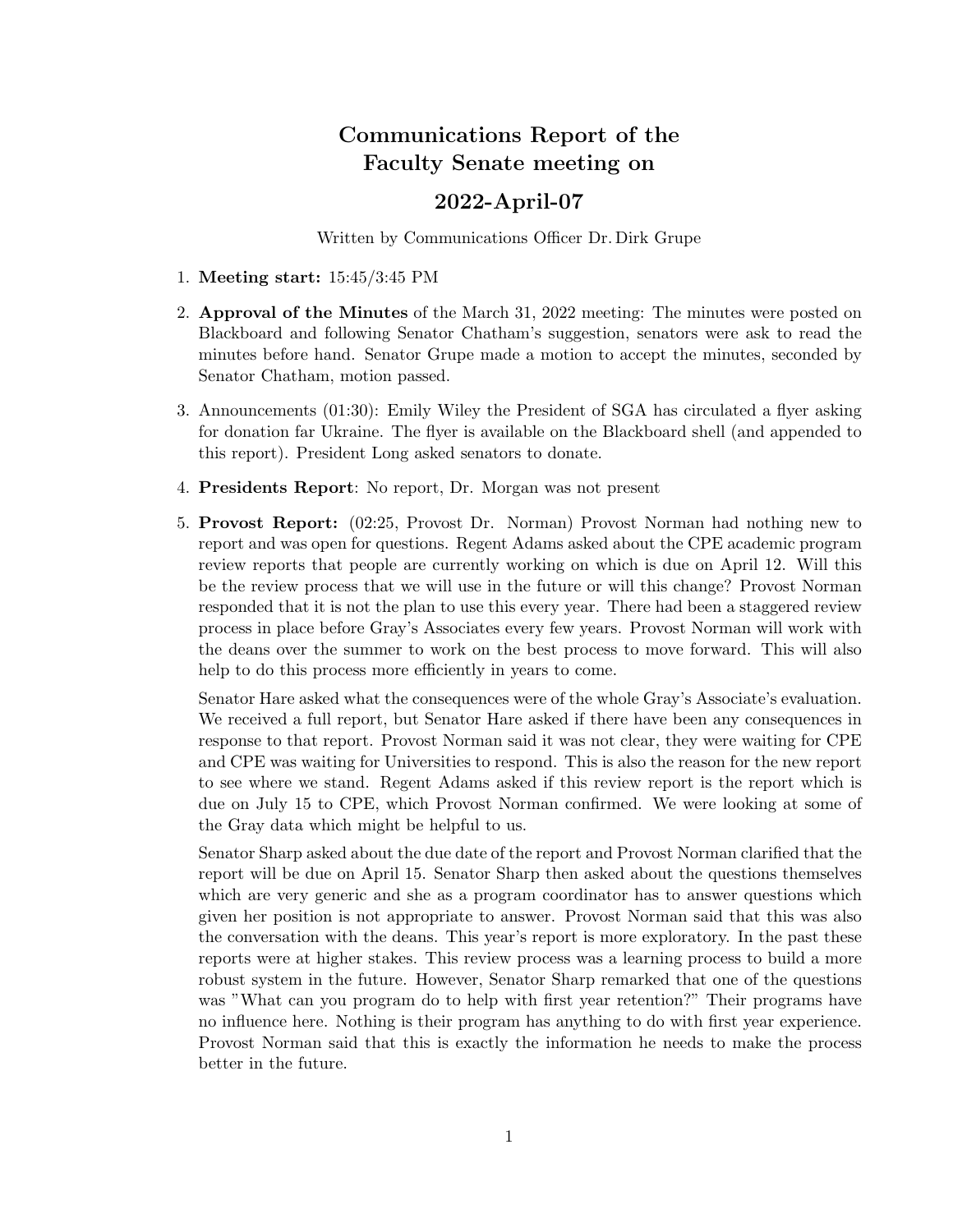Senator Finch said that the process of the review was not too complicated because it was similar to the process for Grey's Associates and that the same data were used. However she had a question regarding the grow, sustain, fix, and sunset categories. During the assessments by Grey's we were told that the best for almost all programs was "sustain" except if there was something really exceptional. Her question was, if the University is using the same approach, or for her, it would be almost always the best to see growth instead of just "sustain". However, would this be a negative thing to chose this option. Provost Norman responded that his answer might be a bit generic, but what he wants to see is where programs stand, it is a conversation starter. For example a lot of programs might think they could grow and some might provide some robust information that support that assessment, but other programs may not have the evidence to actually support that. The second question put forward by Senator Finch was regarding the graduate profile, if there would be a follow up in a few years regarding changes to the curriculum. What would be the next steps after the initial review? Provost Norman said that the goal here is to learn to see what the programs need to get them into a particular direction and to talk with CPE what the first steps into this direction would be. Right now it is tell us where you are so the University can make a case to CPE to support what we need.

Senator Grupe asked regarding the to previous meeting's report by Senator Dunman that he is leaving and so far in his growing department there has not been even a search committee put together to replace him. Other departments are in similar situations. Fortunately Physics hopefully will get a new person (they did), but many places are really scrambling. Provost Norman responded that he is working with the deans on this and that he has advocated for particular faculty lines. He has talked with Dean Davison about the situation in Legal Studies.

6. Regent Report (Dr. Adams, 20:50): Regent Adams reported the the Board of Regents met last Thursday, March 31 and that she had uploaded the full report to the Faculty Senate's Blackboard site (it is also appended to this report). The Board approved the 3% base pay raise for all employees and a salary floor for faculty ranks (e.g. the minimum salary for a new assistant prof is \$53000). The tenure for Drs. Gretchen, Stanton, and Xu was approved. There were also several updates for debt restructuring plans and also the new Website. Regent Adams reported that the new website looks great. Most updates regarded the good news from the (KY) legislature of giving more money to Higher Education. The President also believes that we can start to compete within the performance funding model. Institutions can also receive money for asset preservation. This would be money to help out with new roofs, new HVAC system, or new elevators. However, Morehead has to put up  $6 \times 10^6$  to gain  $3.5 \times 10^7$  in state funding. Morehead also received \$250000 for the Space Science Center and  $$1.5\times10^6$  for the Craft Academy to accommodate an eventual increase in the number of Craft students. The President also noted that he thinks we have the funding for building a new Science Center.

Because the Board was discussing the Quarterly financial report and the bookstore was mentioned in it, Regent Adams asked why the transition to Barnes and Nobel was done in the middle of the semester. The President responded that this was in consultation with CFO Mary Fister-Tucker that this was a good time, because then compared with the end of the semester the University would be off the hook with book buy backs. Now this would be Barnes and Noble. The reason why Regent Adams asked was because there were several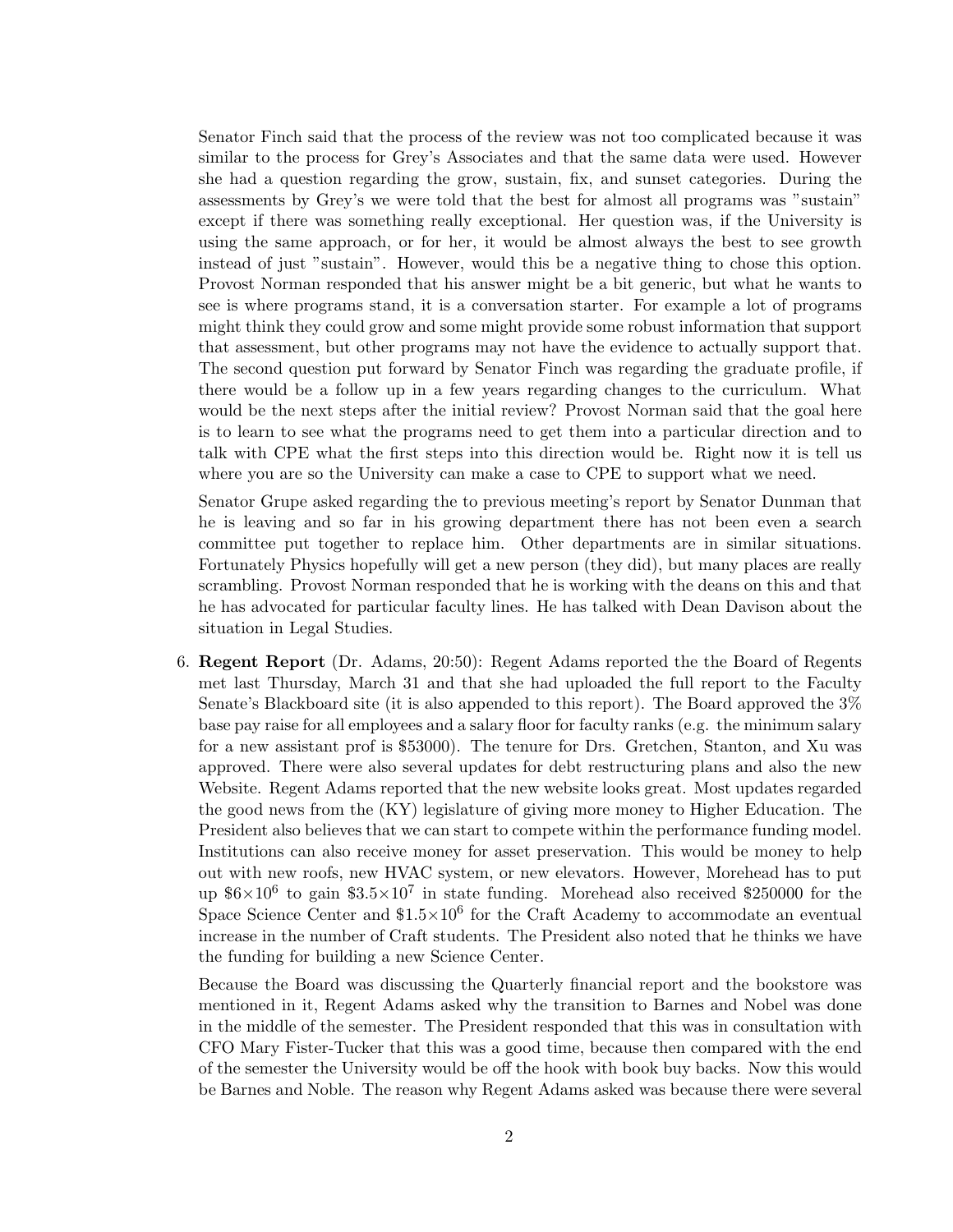incidents of disruptions where students all the sudden lost access to their electronic books. Regent Adams nnoted that this had been the concern of the staff regent even before she had been made aware of the potential problems.

There were two issues Regent Adams voted against. The first one was an increase in tuition. Also the Student Regent voted against this. Regent Adams voted against the tuition increase because students are having a lot of fees. For example completely online students still have to pay a fee for the Rec-Center although they are never on campus and can not use it. However, referring to Legal Council this is a legal issue so every student is paying a blanket user fee. The second item Regent Adams voted against was a plan to move the authority of selecting an optional retirement plane (like TIAA-CREF) from the Board to the President. The plan now is to have a group that the President deems to be capable of making such a decision determine the options on behalf of the institution and the inform the Board. The reason why the president wanted to delegate the authority is because other institutions are doing this. The reason why Regent Admas voted against is was that retirement is different than health care which changes year to year. The President noted that only a few people are in an optional retirement plan, however as Regent Adams pointed out that some people with optional retirement plans might be affected of the retirement plans will change and all the sudden their plan is not available anymore. However Regent Adams was the sole vote against this and the delegation of authority occurred.

Senator Kmetz asked regarding the asset preservation funds if there are any strings attached to this. Regent Adams responded that this is for the conversation of building because they are aging and need to be updated and maintained. This type of money will help us to preserve the buildings.

Senator Morrison wanted to know why the Employee Benefits Committee was cut out of the discussion about the retirement plans. Regent Adams said that this is a very valid question and that the Benefits Committee is often even cut out of Health Care decisions too. They ask for information and they never hear anything back. Regent Adams pointed out that the President wishes to have this new committee which will consist of himself, the HR director, the CFO, and several people with doctorial training in accounting. Regent Adams asked why we need a new committee when we already have a committee. Regent Adams is also concerned about another delegation of authority. Senator Morrison pointed out that expertise is good but the problem with ad hoc committees is that we often already have functional committees that can take care of these issues. He also pointed out that probably nobody in Senate has more expertise about retirement right now than he does, because he is approaching retirement age although he has no law degree or background in accounting. The other question Senator Morrison had was, what percentage of faculty are actually in the optional retirement plan. Regent Adams did not have the number, but said that many newer faculty member opt for the optional retirement system. However, how many new faculty members do we have? Senator Hassan remarked that he actually is the chair of the Benefits committee and that he has never ever been informed about this issue. Senator Lennex responded to Senator Morrison's question that the last time she checked Morehead had the highest number of faculty in the KTRS system next to Kentucky State.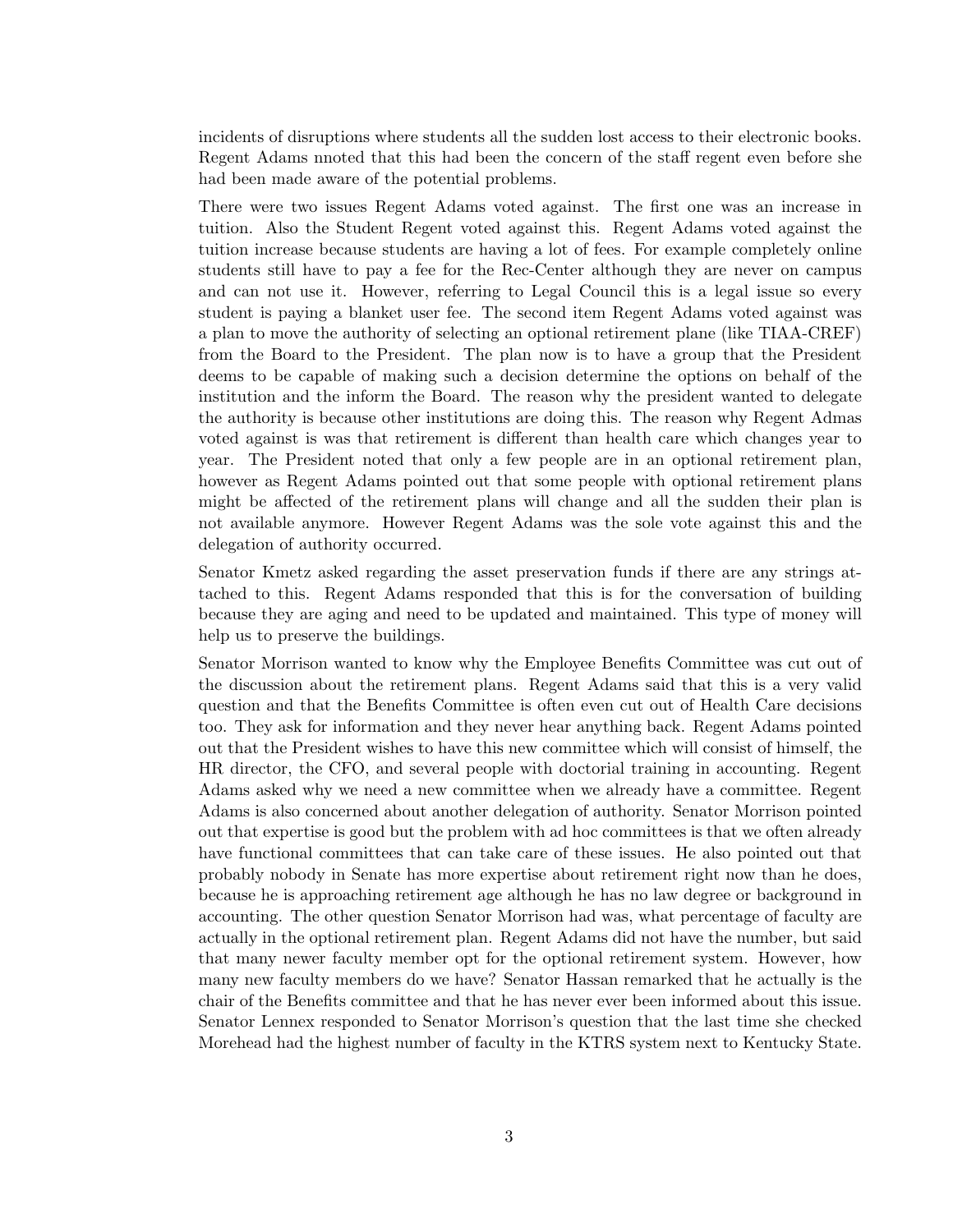- 7. Staff Congress Report (David Flora, 36:20): Staff Congress just met on Tuesday, April 05. Staff Congress is entering the nomination and elections of officer cycle. The first reading of the motion of changing the titles of Chair and Vice-Chair to President and Vice-President was passed. If it passes the second reading next month this change will be made official. Staff Congress also passed a resolution condemning the violence of the war by Russia on Ukraine.
- 8. SGA Report: (Kelton Crank, 37:40): SGA Representation Kelton Crank clarified that he is now the Vice-President-elect and all officers of SGA get sworn in on April 20. SGA is still working on the Reading Days proposal, which he and Emily will present at the next Academic Issues committee meeting first (April 14). The animal bone bill passed the previous night (donation of bones to the library for vet students). SGA also sent a website resources link to Provost Norman and Dr. Couch.
- 9. Executive Council Committee Reports: (40:00) The Executive Council had several items to discuss:
	- Resolution regarding confidentiality agreements for search committees. Senator Lennex introduced the resolution on behalf of the Executive Council (the text of the resolution is also added to the end of this report). The resolution ask that all agreements that have been signed already to be rescinded. Senator Lennex reminded Senate that we do have a PG (61) that covers all of this. This broad confidentiality agreement is unnecessary. Senator Grupe asked if we should suspend the rules and immediately go into second reading given the urgency of the matter. Senator Lennox appreciated Senator Grupe's motion, but suggested to hear for our constituents first, because not all of them are aware of these agreements and the discussions we previously had. Senator Hare asked for a clarification that the resolution only to rescind those agreements that have been already signed and not to stop asking people immediately to sign this. Senator Lennex clarified that it is correct, it also ask for rescinding this. Senator Hare asked why the resolution does not ask to stop it and Senator Lennex responded that we wanted to send a message out and she wanted to give faculty a chance to ask to include stopping the agreement and that the EC is open for any suggestion for second reading. Senator Hare suggested that the resolution contains two statements one that asked to stop the agreements and another that ask that all those which have been signed to be rescinded. Senator Chatham pointed out the the current language limits us to this year, however, there have been agreements signed last year already. Senator Lennex said that she would not object to this and that this is a good clarification point. Senator Ratliff asked how long these agreements have been in effect. Senator Lennex responded that she thought this was in effect only this year, but now she is learning that it had been in effect already last year. Senator Lennex also said that this has now be even extended to ADS searches and that she had been on the provost search two years ago and it wasn't this kind of agreement. Senator Grupe confirmed that when he was on the provost search committee a year ago that that agreement was very specific. Regent Adams remarked that Provost Norman has stated that there had been previous practices with confidentiality agreements and that he had instituted and asked HR to work on drafting this document. Provost Norman said that the riginal document had been around since at least 2019.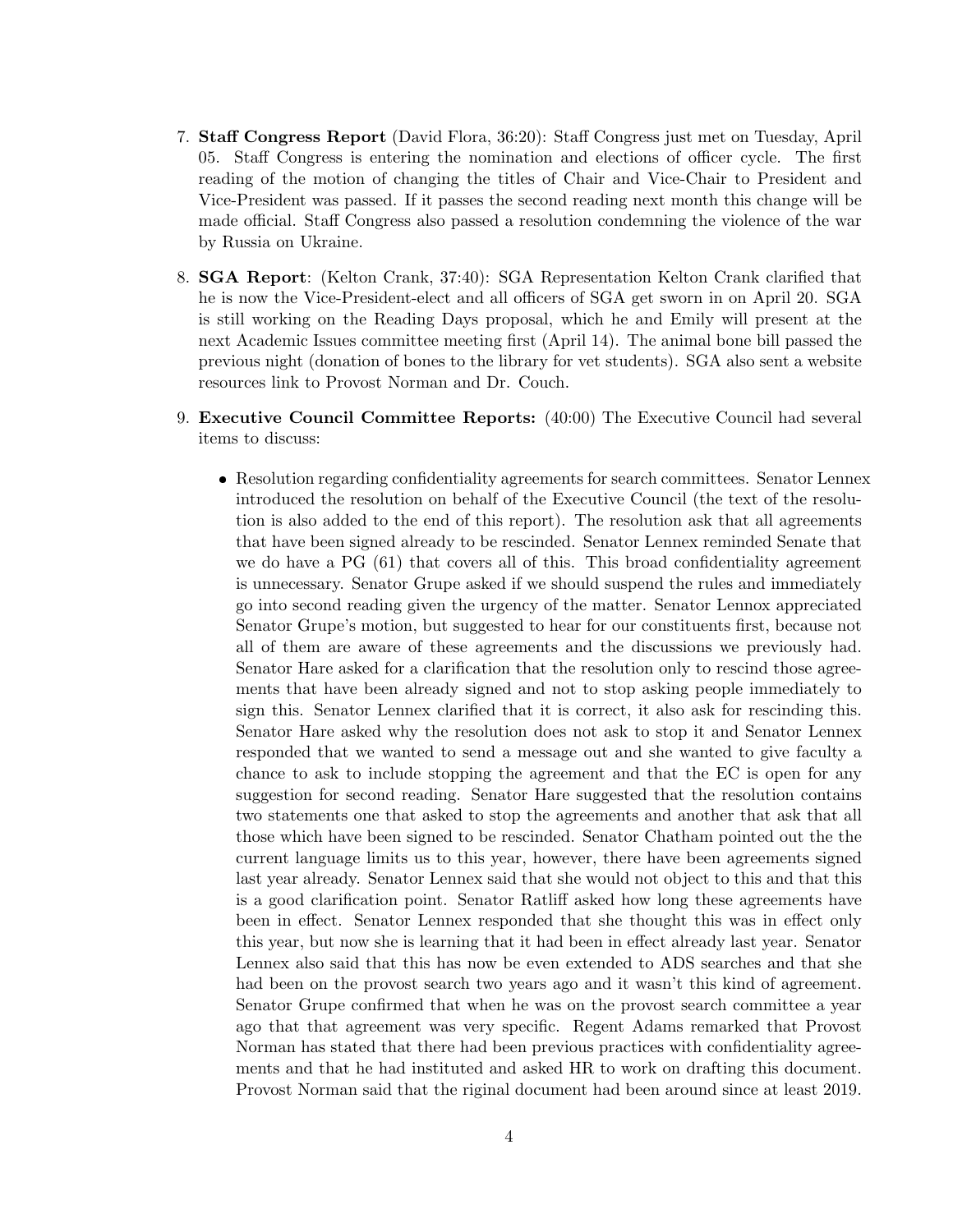The reason why many people were not aware of it was that they were not on a search committee and even if they were, the signing was not consistently enforced by HR. There was no consequence when you did not sign it. Porvost Norman said that he will go back to look for the original document. Senator Lennex pointed out that there are many versions out there which are inconsistent and that the original version was referring to PG-61. The original version also gave us the ability to discuss things. The current agreement is vastly different. The new agreement is very restrictive. Regent Adams thanked Provost Norman for being here and addressing these issues, because this all predates him coming to MSU in 2020. Regent Adams mentioned that HR has been in flux for quite some time with still having an interim director. If previously the agreement was not required then we cannot go back to that one. This means that the current practice started in 2022 and that this agreement is broad. There always have been agreements for dean and provost searches but not for positions below that. Now it is even for ADS and someone working in a lab. This new agreement follows the unsuccessful attempt from last year to put in place an overall confidentiality agreements which Senate submitted a resolution on and which was rescinded by the President. Senator Lennex asked to take this back to the constituents and send comments and amendments to her by April 15.

- $\bullet$  (54:40) President Long said that there was a survey sent out by the President to 40 faculty regarding mask mandates and the new changes that will go into effect the next day (April 08). The Executive Council suggested to have a survey among all faculty instead of just s selected group. President Long also said that we need to be respectful because there are some people who are immunocompromized and others who do not feel comfortable in an unmask environment.
- President Long together with some other faculty will have a meeting with interim CIO (Chief Information Officer) Rick Phillips on April 12. President Long asked that if you have specific IT concerns we need to know what the concern is wand where it does occur. One problem might be login issues on Blackboard or WiFi problems in many buildings. Senator Brigham informed President Long and Senate when many high school students were here for the Future Business Leaders of America competition that it was frustrating and embarrassing for the University that the WiFi in ADUC did not work properly. He had to judge several competitions and had to be apologetic to the students about the poor internet connections in ADUC. Senator Brigham asked why did this happen and why was the WiFi not functioning properly. President Long brought up another example where he currently has his laptop fixed at the IT department, and they are having trouble connecting to the internet - in the IT help center! President Long again asked to let him know about any if these incidents. Senator Jenab mentioned that he has asked faculty to send him information on IT issues which he collected and forwarded to the provost just the other day. Regent Adams clarified that the Provost can rightfully ask about technology issues in the class room, but this is not the same as general issues with WiFi on campus. We should be able if there is a problem to give our student some kind of answer.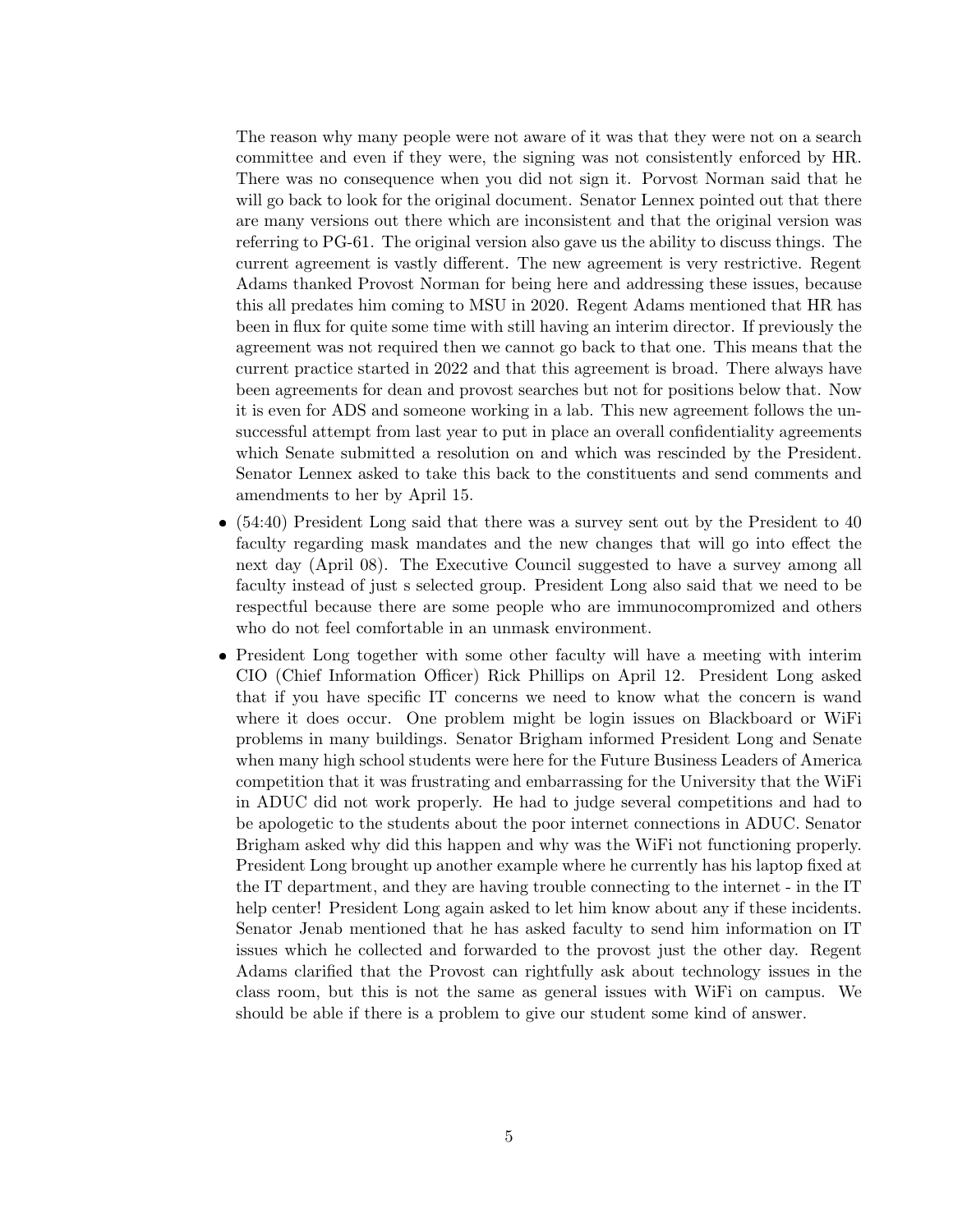## 10. Executive Council Subcommittee Reports:

 Academic Issues: (Senator Jenab, 01:01:25): The Academic Issues Committee had a meeting with (Associate Provost) Dr. Laurie Couch to discuss the 50% rule. Dr. Couch said that she will bring this issue to the (University Undergraduate) Curriculum Committee and will discuss this further with the Provost and get back to the Academic Issues Committee in 2 weeks. Regent Adams said that are we showing coherence through the curriculum maps. The question is what is going to happen with program changes when for example just a course is changed. The idea here is to streamline the process so we do not do extra work. She also said that she thought that it was a very productive conversation.

Another item coming up is further discussion with SGA on their Reading Day proposal and SGA President Emily Wiley and Vice-President-elect are invited to the next meeting on April 14. Last but not least regarding IT issues, Senator Jenab collected information and has passed this on to Provost Norman.

- Evaluations: (Senator Lennex, 1:04:00): Senator Lennex had no report, but said that she will be contacting the Provost regarding the alignment of the annual evaluation with the tenure-track evaluations.
- Faculty Welfare & Concerns (K. Kaufman, 1:04:30): Senator Kaufman presented first reading of the Amendment for PAc-27 regarding early tenure:

4. Tenure Review Prior to the Sixth Year Tenure-track faculty may initiate a tenure review prior to the sixth year of probationary service if, in the opinion of the Department Tenure Committee and Department Chair/Associate Dean, the individual's record of accomplishment across all areas of assignment is commensurate with the award of tenure.

The review shall follow the policies and procedures that govern the conduct of the sixthyear tenure review, as delineated below. However, unlike a tenure review conducted in the sixth year of the probationary period, a tenure review initiated prior to the sixth year can be suspended by the Dean. The Dean shall notify in writing the Department Chair/Associate Dean of their decision to suspend the tenure review and indicate that the individual under review shall be entitled to an ordinary reappointment review at the appropriate time.

A faculty employee whose tenure review has been suspended by the dean shall not be eligible for a subsequent tenure review until the sixth year of their probationary period. A sixth-year comprehensive tenure review of an individual whose previous tenure review was suspended by the Dean shall be conducted according to the policies and procedures delineated below.

This language added to PAc-27 is based on the policies at the University of Kentucky. In summary by approval from the department tenure committee, the department chair/associate dean, and the dean a faculty member could go up for tenure prior to the 6th year. The dean has the ability to suspend this if found to be not appropriate. Senator Morrison (who has been around since the time Methuselah was a boy) remarked that he did not see a compelling reason to do this, because Morehead is not an R1 research university. He thinks that the reason at an R1 to do that is an outstanding grant and publication record and he doubts that we run into this here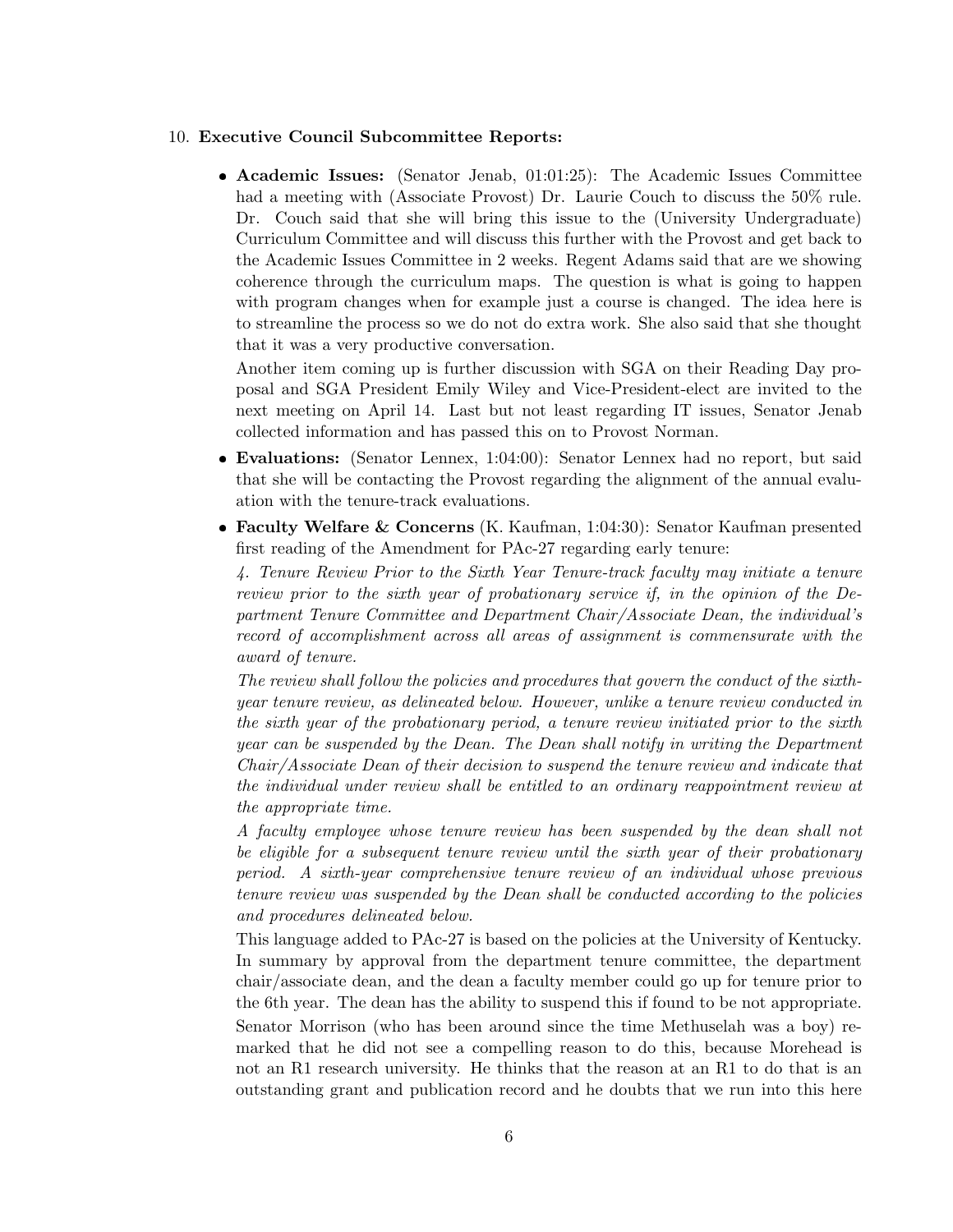(remark: actually we do). Senator Morrison was not sure how the committees would assess the candidates eligibility. Senator Morrison also questioned the power that is given to the dean. Senator Morrison was also wondering what would happen to the candidate if turned down by the University committee. Is this the end of the story for this person, or does the person has another chance during the 6th year? Senator Kaufman answered that it would be the candidate who would put the portfolio forward and approaches the department tenure committee and the chair because they feel that have the qualification to do so. Senator Morrison pointed out that it would be good to know when, because tenure portfolios are due at different times during the process.

Senator Ratliff wondered if hypothetically somebody could request this in the first year, but it needs time to judge if somebody is a good teacher or not and teaching is our prime focus here a this university. Senator Kaufman responded that this was discussed in the committee as well and the process would be that the committee and/or the chair would deny the proposal to go up for early tenure if the teaching needs to be evaluated more. Senator Kaufman admitted that this may need some clarifying language.

Senator Jenab remarked that early tenure happened at other institution in Kentucky, not only at UK. Also Senator Jenab suggested that the committee could signal a tenure-track faculty that they might be ready going up early. Senator Hare said that he shares Senator Ratliff's concerns and said that the candidate first needs to go to the tenure committee of their department. Senator Hare also added that at first he was not in favor of this option, but a lot of the discussion in the committee were about encouraging and supporting highly motivated faculty here when normal raises are not on the table. We did not have any merit based pay raises in a long time. It is hard to hire highly motivated faculty at this place to begin with and get them here, and when they stay here and work hard we want them to be the very best and this is what this incentive is all about. Senator Hare said that now he is supporting this amendment to provide incentive, support, and encouragement for young faculty. What we really need would be appropriate pay raises. This is only something little we can do.

President Long supported Senator Hare and responded to Senators Morrison and Ratliff and explained why he is supporting this from personal experience. President Long explained that before he came to MSU ha had spend 5 years as a post-doc at a teaching extensive institution like this one and got good teaching reviews. He also spend sometime at a research heavy institution in an assistant professor rank. So he had both a lot of teaching and research experience plus he has a pretty extensive publication record. When he came here and talked with his chair at the time he was blocked for the sole reason because salaries were upside down. When he came in, his salary was one of the highest in his department. However he took a significant pay cut by coming here. So he went through the tenure process, but now looking at new faculty, it is what Senator Hare said it is in lieu of other incentives how can we keep the best people we can get.

Senator Dunman shared his personal perspective on this matter as a young professor who is now leaving mostly for money. He is one year short of tenure. He has published,